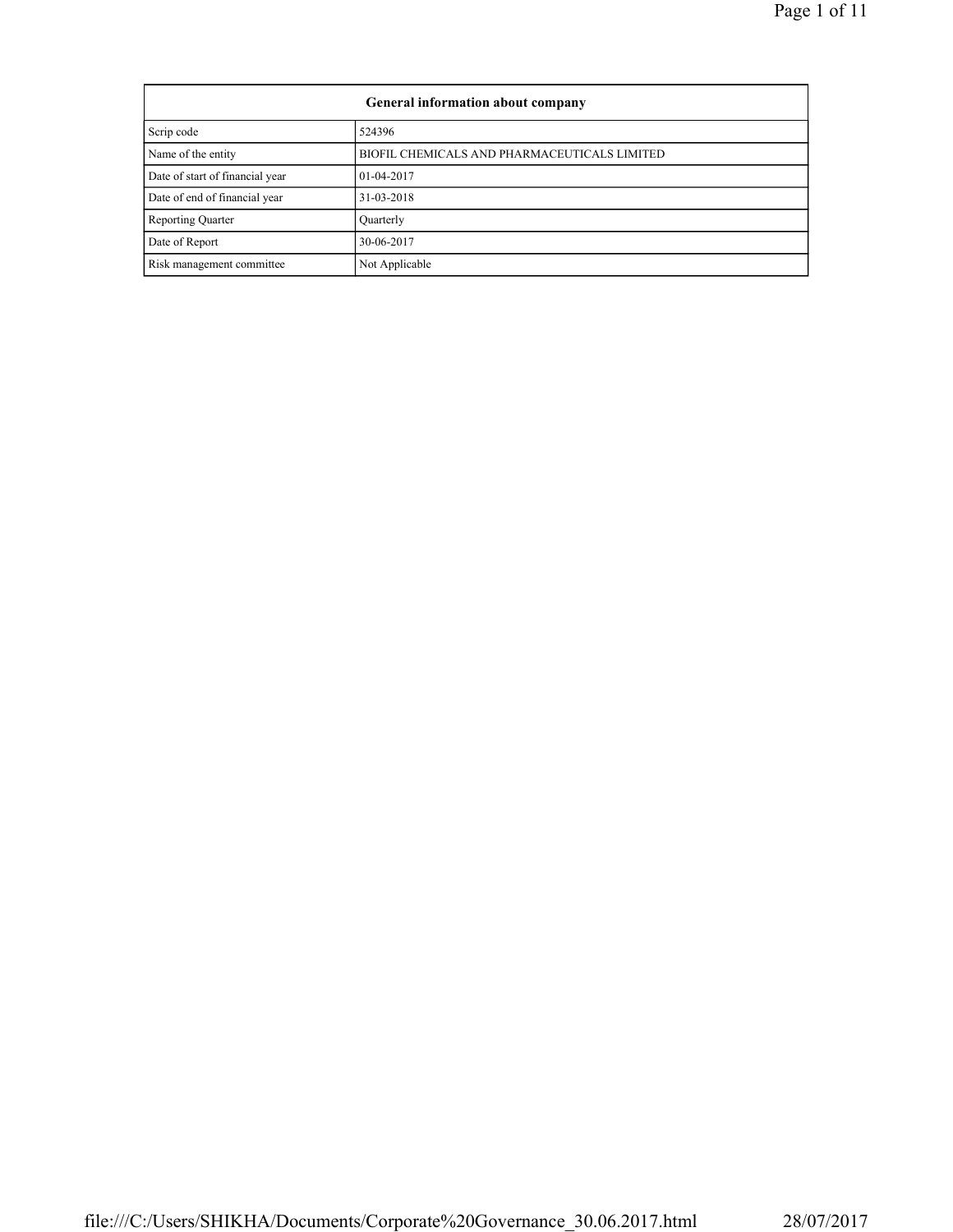|                         | <b>Annexure I</b>                                              |                                                     |            |            |                                                       |                            |                               |                                                                                      |                      |                                            |                                                                                                                                                    |                                                                                                                                                                              |                                                                                                                                                                                                               |              |
|-------------------------|----------------------------------------------------------------|-----------------------------------------------------|------------|------------|-------------------------------------------------------|----------------------------|-------------------------------|--------------------------------------------------------------------------------------|----------------------|--------------------------------------------|----------------------------------------------------------------------------------------------------------------------------------------------------|------------------------------------------------------------------------------------------------------------------------------------------------------------------------------|---------------------------------------------------------------------------------------------------------------------------------------------------------------------------------------------------------------|--------------|
|                         | Annexure I to be submitted by listed entity on quarterly basis |                                                     |            |            |                                                       |                            |                               |                                                                                      |                      |                                            |                                                                                                                                                    |                                                                                                                                                                              |                                                                                                                                                                                                               |              |
|                         | I. Composition of Board of Directors                           |                                                     |            |            |                                                       |                            |                               |                                                                                      |                      |                                            |                                                                                                                                                    |                                                                                                                                                                              |                                                                                                                                                                                                               |              |
|                         |                                                                |                                                     |            |            |                                                       |                            |                               | Disclosure of notes on composition of board of directors explanatory                 |                      |                                            |                                                                                                                                                    |                                                                                                                                                                              |                                                                                                                                                                                                               |              |
|                         |                                                                |                                                     |            |            |                                                       |                            |                               | Is there any change in information of board of directors compare to previous quarter |                      |                                            |                                                                                                                                                    |                                                                                                                                                                              |                                                                                                                                                                                                               |              |
| <b>Sr</b>               | Title<br>(Mr)<br>Ms)                                           | Name of the<br>Director                             | PAN        | <b>DIN</b> | Category 1<br>of directors                            | Category 2<br>of directors | Category<br>3 of<br>directors | Date of<br>appointment<br>in the<br>current term                                     | Date of<br>cessation | Tenure<br>of<br>director<br>(in<br>months) | No of<br>Directorship<br>in listed<br>entities<br>including<br>this listed<br>entity (Refer<br>Regulation<br>$25(1)$ of<br>Listing<br>Regulations) | Number<br>of<br>memberships<br>in Audit/<br>Stakeholder<br>Committee<br>(s) including<br>this listed<br>entity (Refer<br>Regulation<br>$26(1)$ of<br>Listing<br>Regulations) | No of<br>post of<br>Chairperson<br>in Audit/<br>Stakeholder<br>Committee<br>held in<br>listed<br>entities<br>including<br>this listed<br>entity (Refer<br>Regulation<br>$26(1)$ of<br>Listing<br>Regulations) | <b>Notes</b> |
| $\mathbf{1}$            | Mr                                                             | <b>RAMESH</b><br><b>SHAH</b>                        | AHCPS6091A | 00028819   | Executive<br>Director                                 | Chairperson MD             |                               | 01-10-2013                                                                           |                      |                                            | 1                                                                                                                                                  | $\mathbf{0}$                                                                                                                                                                 | $\overline{0}$                                                                                                                                                                                                |              |
| $\overline{2}$          | Mr                                                             | <b>ROMIL</b><br><b>SHAH</b>                         | AYRPS6913K | 00326110   | Non-<br>Executive -<br>Non<br>Independent<br>Director | Not<br>Applicable          |                               | 30-07-2005                                                                           |                      |                                            | 1                                                                                                                                                  | 2                                                                                                                                                                            | $\boldsymbol{0}$                                                                                                                                                                                              |              |
| $\overline{\mathbf{3}}$ | Mrs                                                            | <b>SHAILA</b><br>JAIN                               | AGKPJ2577P | 00326130   | Non-<br>Executive -<br>Independent<br>Director        | Not<br>Applicable          |                               | 01-04-2014                                                                           |                      | 60                                         | $\mathbf{1}$                                                                                                                                       | $\overline{c}$                                                                                                                                                               | 2                                                                                                                                                                                                             |              |
| $\overline{4}$          | Mr                                                             | <b>SUBHASH</b><br><b>CHANDRA</b><br><b>SWARNKAR</b> | AGTPS5694R | 01658151   | Non-<br>Executive -<br>Independent<br>Director        | Not<br>Applicable          |                               | 13-08-2015                                                                           |                      | 60                                         | 1                                                                                                                                                  | 2                                                                                                                                                                            | $\boldsymbol{0}$                                                                                                                                                                                              |              |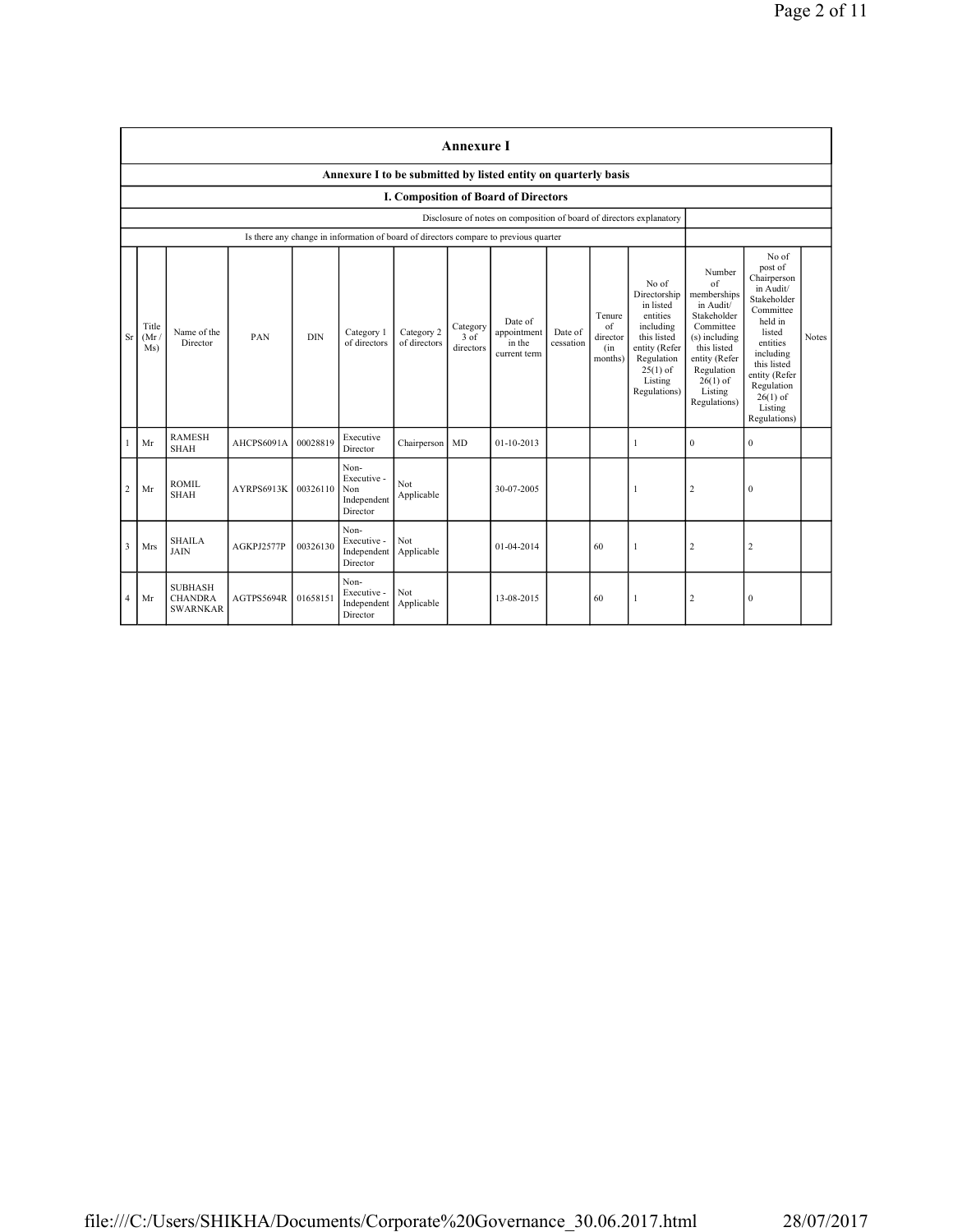|                | <b>Annexure 1</b>                             |                                           |                                                                              |                            |                            |  |
|----------------|-----------------------------------------------|-------------------------------------------|------------------------------------------------------------------------------|----------------------------|----------------------------|--|
|                | <b>II. Composition of Committees</b>          |                                           |                                                                              |                            |                            |  |
|                |                                               |                                           | Disclosure of notes on composition of committees explanatory                 |                            |                            |  |
|                |                                               |                                           | Is there any change in information of committees compare to previous quarter |                            |                            |  |
| <b>Sr</b>      | Name Of Committee                             | Name of Committee<br>members              | Category 1 of directors                                                      | Category 2 of<br>directors | Name of other<br>committee |  |
|                | <b>Audit Committee</b>                        | <b>SHAILA JAIN</b>                        | Non-Executive - Independent<br>Director                                      | Chairperson                |                            |  |
| $\overline{2}$ | <b>Audit Committee</b>                        | ROMIL SHAH                                | Non-Executive - Non<br><b>Independent Director</b>                           | Member                     |                            |  |
| 3              | Audit Committee                               | SUBHASH CHANDRA<br><b>SWARNKAR</b>        | Non-Executive - Independent<br>Director                                      | Member                     |                            |  |
| $\overline{4}$ | <b>Stakeholders Relationship</b><br>Committee | <b>SHAILA JAIN</b>                        | Non-Executive - Independent<br>Director                                      | Chairperson                |                            |  |
| 5              | Stakeholders Relationship<br>Committee        | ROMIL SHAH                                | Non-Executive - Non<br><b>Independent Director</b>                           | Member                     |                            |  |
| 6              | Stakeholders Relationship<br>Committee        | <b>SUBHASH CHANDRA</b><br><b>SWARNKAR</b> | Non-Executive - Independent<br>Director                                      | Member                     |                            |  |
| $\overline{7}$ | Nomination and<br>remuneration committee      | <b>SHAILA JAIN</b>                        | Non-Executive - Independent<br>Director                                      | Chairperson                |                            |  |
| 8              | Nomination and<br>remuneration committee      | ROMIL SHAH                                | Non-Executive - Non<br><b>Independent Director</b>                           | Member                     |                            |  |
| $\mathbf Q$    | Nomination and<br>remuneration committee      | SUBHASH CHANDRA<br><b>SWARNKAR</b>        | Non-Executive - Independent<br>Director                                      | Member                     |                            |  |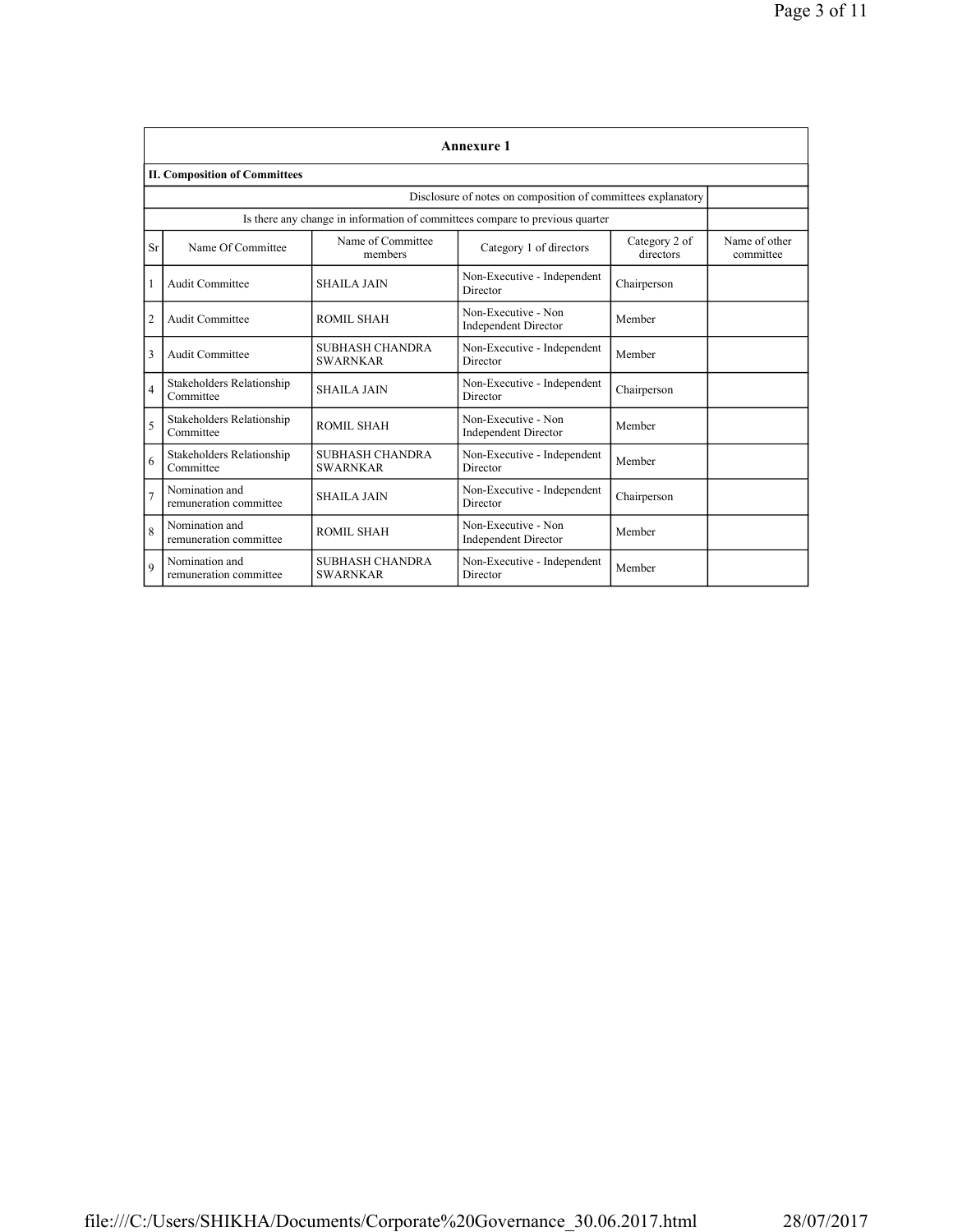|                | <b>Annexure 1</b>                                                |                                                       |                                                                |  |  |  |  |
|----------------|------------------------------------------------------------------|-------------------------------------------------------|----------------------------------------------------------------|--|--|--|--|
|                | <b>Annexure 1</b>                                                |                                                       |                                                                |  |  |  |  |
|                | III. Meeting of Board of Directors                               |                                                       |                                                                |  |  |  |  |
|                | Disclosure of notes on meeting of board of directors explanatory |                                                       |                                                                |  |  |  |  |
| <b>Sr</b>      | Date(s) of meeting (if any) in the<br>previous quarter           | Date(s) of meeting (if any) in the<br>current quarter | Maximum gap between any two consecutive (in<br>number of days) |  |  |  |  |
|                | 09-02-2017                                                       |                                                       |                                                                |  |  |  |  |
| $\overline{2}$ |                                                                  | 30-05-2017                                            | 109                                                            |  |  |  |  |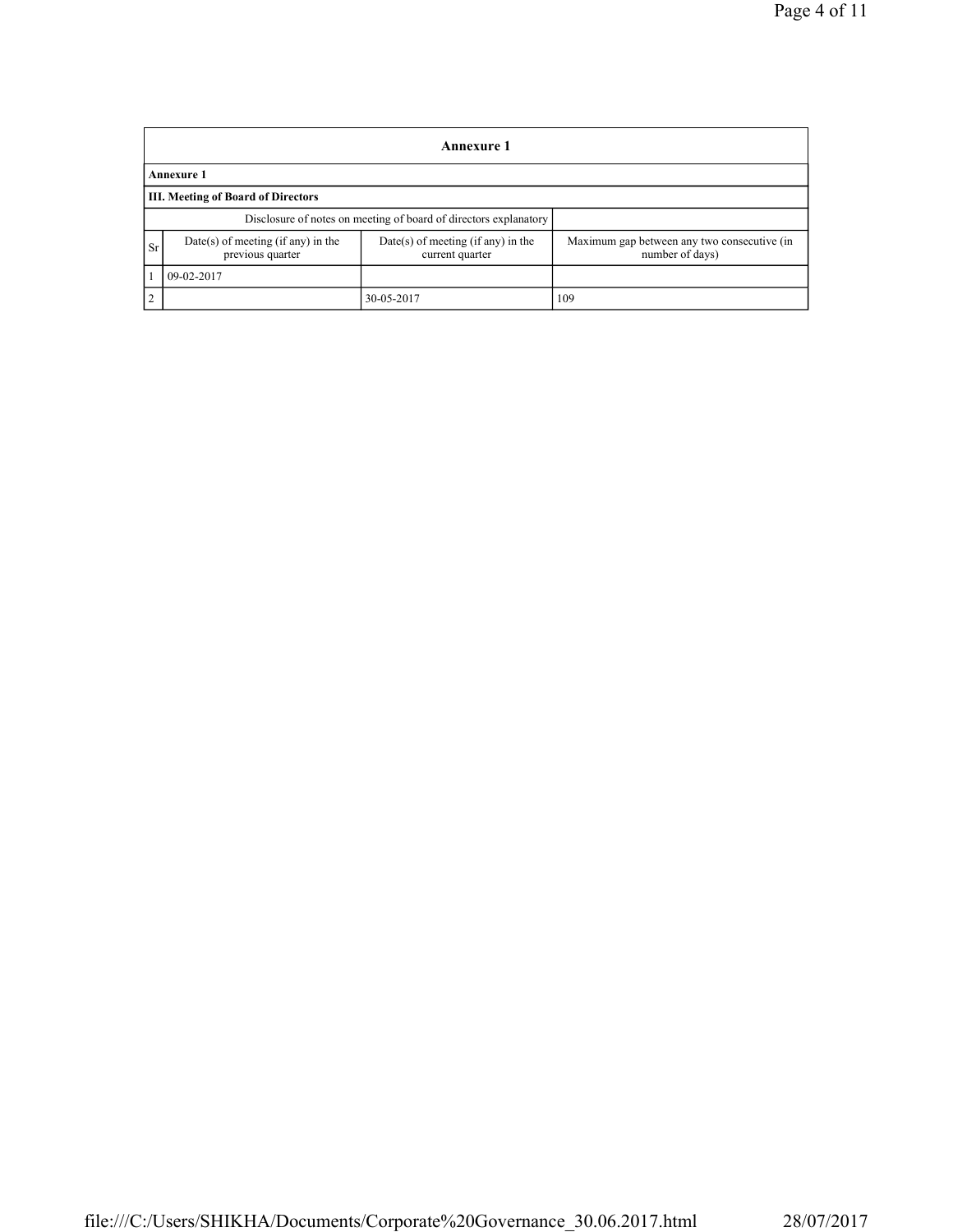|                | <b>Annexure 1</b>                                        |                                                                        |                                                     |                                           |                                                                      |                                                                               |                               |  |
|----------------|----------------------------------------------------------|------------------------------------------------------------------------|-----------------------------------------------------|-------------------------------------------|----------------------------------------------------------------------|-------------------------------------------------------------------------------|-------------------------------|--|
|                | <b>IV. Meeting of Committees</b>                         |                                                                        |                                                     |                                           |                                                                      |                                                                               |                               |  |
|                | Disclosure of notes on meeting of committees explanatory |                                                                        |                                                     |                                           |                                                                      |                                                                               |                               |  |
| <b>Sr</b>      | Name of<br>Committee                                     | $Date(s)$ of<br>meeting of the<br>committee in the<br>relevant quarter | Whether<br>requirement of<br>Quorum met<br>(Yes/No) | Requirement of<br>Ouorum met<br>(details) | Date(s) of<br>meeting of the<br>committee in the<br>previous quarter | Maximum gap<br>between any two<br>consecutive meetings<br>(in number of days) | Name of<br>other<br>committee |  |
|                | Audit<br>Committee                                       | 30-05-2017                                                             | Yes                                                 | All the members<br>were duly<br>present   | $09-02-2017$                                                         | 109                                                                           |                               |  |
| $\overline{2}$ | <b>Stakeholders</b><br>Relationship<br>Committee         | 30-05-2017                                                             | Yes                                                 | All the members<br>were duly<br>present   | $09-02-2017$                                                         | 109                                                                           |                               |  |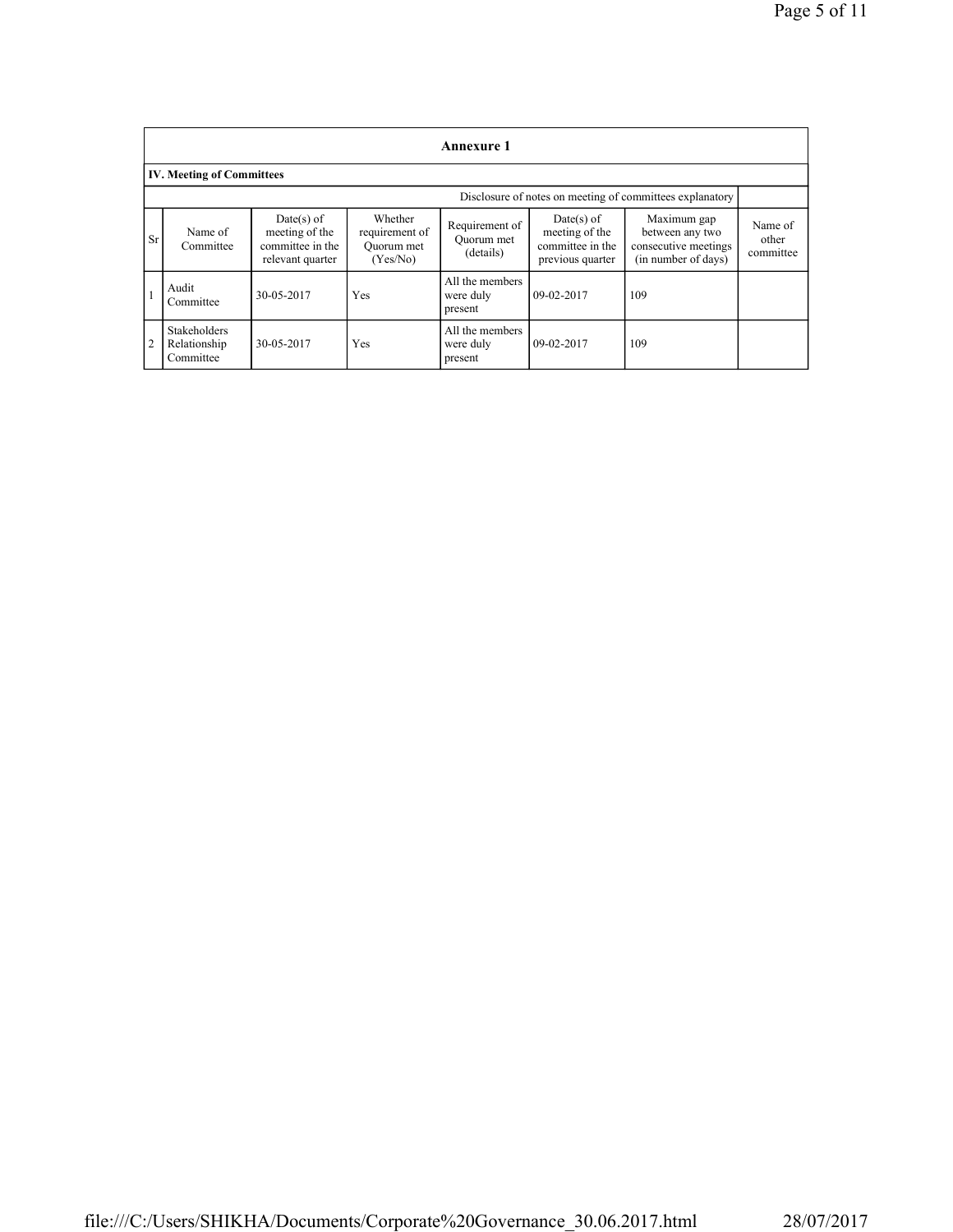|                                                               | <b>Annexure 1</b>                                                                                         |                                  |                                                                    |  |  |  |
|---------------------------------------------------------------|-----------------------------------------------------------------------------------------------------------|----------------------------------|--------------------------------------------------------------------|--|--|--|
|                                                               | V. Related Party Transactions                                                                             |                                  |                                                                    |  |  |  |
| Sr                                                            | Subject                                                                                                   | Compliance status<br>(Yes/No/NA) | If status is "No" details of non-<br>compliance may be given here. |  |  |  |
| l 1                                                           | Whether prior approval of audit committee obtained                                                        | Yes                              |                                                                    |  |  |  |
| 2 ا<br>Whether shareholder approval obtained for material RPT |                                                                                                           | Yes                              |                                                                    |  |  |  |
| $\overline{3}$                                                | Whether details of RPT entered into pursuant to omnibus approval<br>have been reviewed by Audit Committee | Yes                              |                                                                    |  |  |  |
|                                                               | Disclosure of notes on related party transactions<br>Textual Information(1)                               |                                  |                                                                    |  |  |  |
|                                                               | Disclosure of notes of material transaction with related party<br>Textual Information(2)                  |                                  |                                                                    |  |  |  |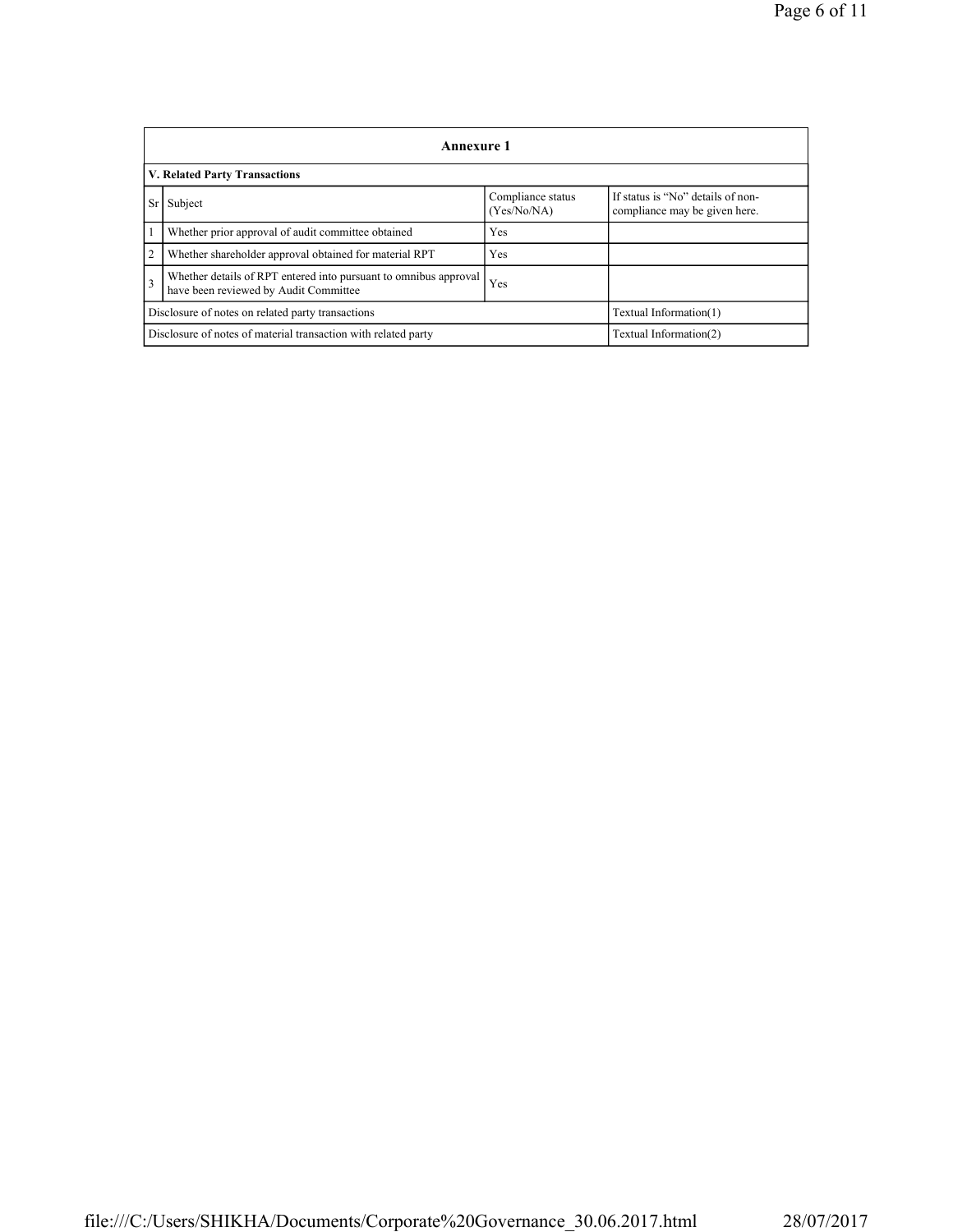| <b>Text Block</b>      |                                                                                                                                                            |  |  |  |
|------------------------|------------------------------------------------------------------------------------------------------------------------------------------------------------|--|--|--|
| Textual Information(1) | During the Quarter ended on 30th June 2017, the Company has entered into related party transaction<br>with Cyano Pharma Private Limited of Rs. 19,24,620/- |  |  |  |
| Textual Information(2) | During the quarter, the Company doesn't have any material related party transactions.                                                                      |  |  |  |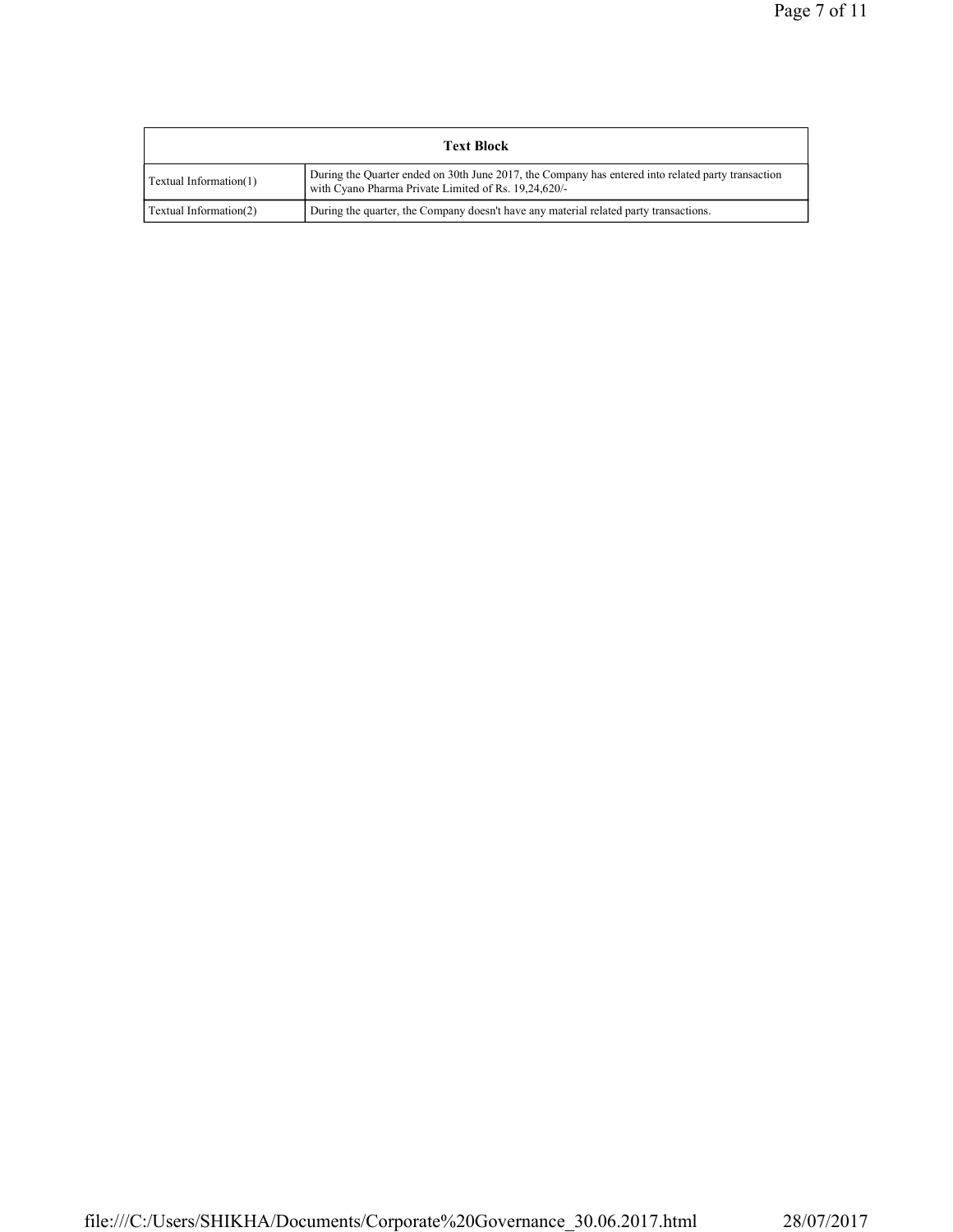|                | <b>Annexure 1</b>                                                                                                                                                                                               |                               |  |  |  |
|----------------|-----------------------------------------------------------------------------------------------------------------------------------------------------------------------------------------------------------------|-------------------------------|--|--|--|
|                | <b>VI.</b> Affirmations                                                                                                                                                                                         |                               |  |  |  |
| Sr             | Subject                                                                                                                                                                                                         | Compliance status<br>(Yes/No) |  |  |  |
| $\mathbf{1}$   | The composition of Board of Directors is in terms of SEBI (Listing obligations and disclosure requirements)<br>Regulations, 2015                                                                                | Yes                           |  |  |  |
| $\overline{2}$ | The composition of the following committees is in terms of SEBI(Listing obligations and disclosure<br>requirements) Regulations, 2015 a. Audit Committee                                                        | Yes                           |  |  |  |
| $\overline{3}$ | The composition of the following committees is in terms of SEBI(Listing obligations and disclosure<br>requirements) Regulations, 2015. b. Nomination & remuneration committee                                   | Yes                           |  |  |  |
| $\overline{4}$ | The composition of the following committees is in terms of SEBI(Listing obligations and disclosure<br>requirements) Regulations, 2015. c. Stakeholders relationship committee                                   | Yes                           |  |  |  |
| 5              | The composition of the following committees is in terms of SEBI(Listing obligations and disclosure<br>requirements) Regulations, 2015. d. Risk management committee (applicable to the top 100 listed entities) | <b>NA</b>                     |  |  |  |
| 6              | The committee members have been made aware of their powers, role and responsibilities as specified in SEBI<br>(Listing obligations and disclosure requirements) Regulations, 2015.                              | Yes                           |  |  |  |
| $\overline{7}$ | The meetings of the board of directors and the above committees have been conducted in the manner as specified<br>in SEBI (Listing obligations and disclosure requirements) Regulations, 2015.                  | Yes                           |  |  |  |
| 8              | This report and/or the report submitted in the previous quarter has been placed before Board of Directors.                                                                                                      | <b>Yes</b>                    |  |  |  |
| 9              | Any comments/observations/advice of Board of Directors may be mentioned here:                                                                                                                                   | Textual<br>Information $(1)$  |  |  |  |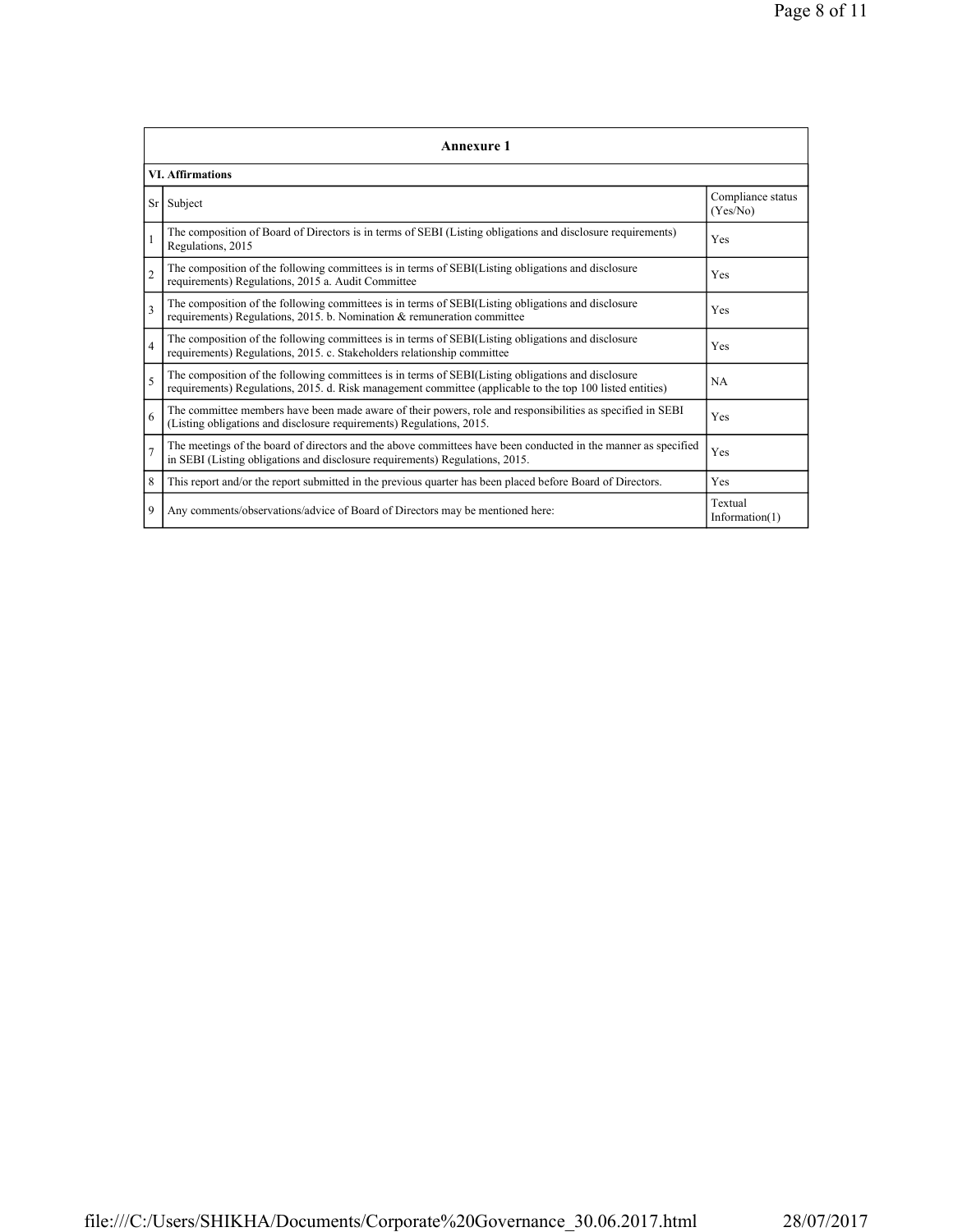| <b>Text Block</b>      |                                                                                                                                                             |  |
|------------------------|-------------------------------------------------------------------------------------------------------------------------------------------------------------|--|
| Textual Information(1) | The Company does not fall under the category of Top 100 Listed Companies. Therefore, the Company is<br>not required to constitute Risk Management Committee |  |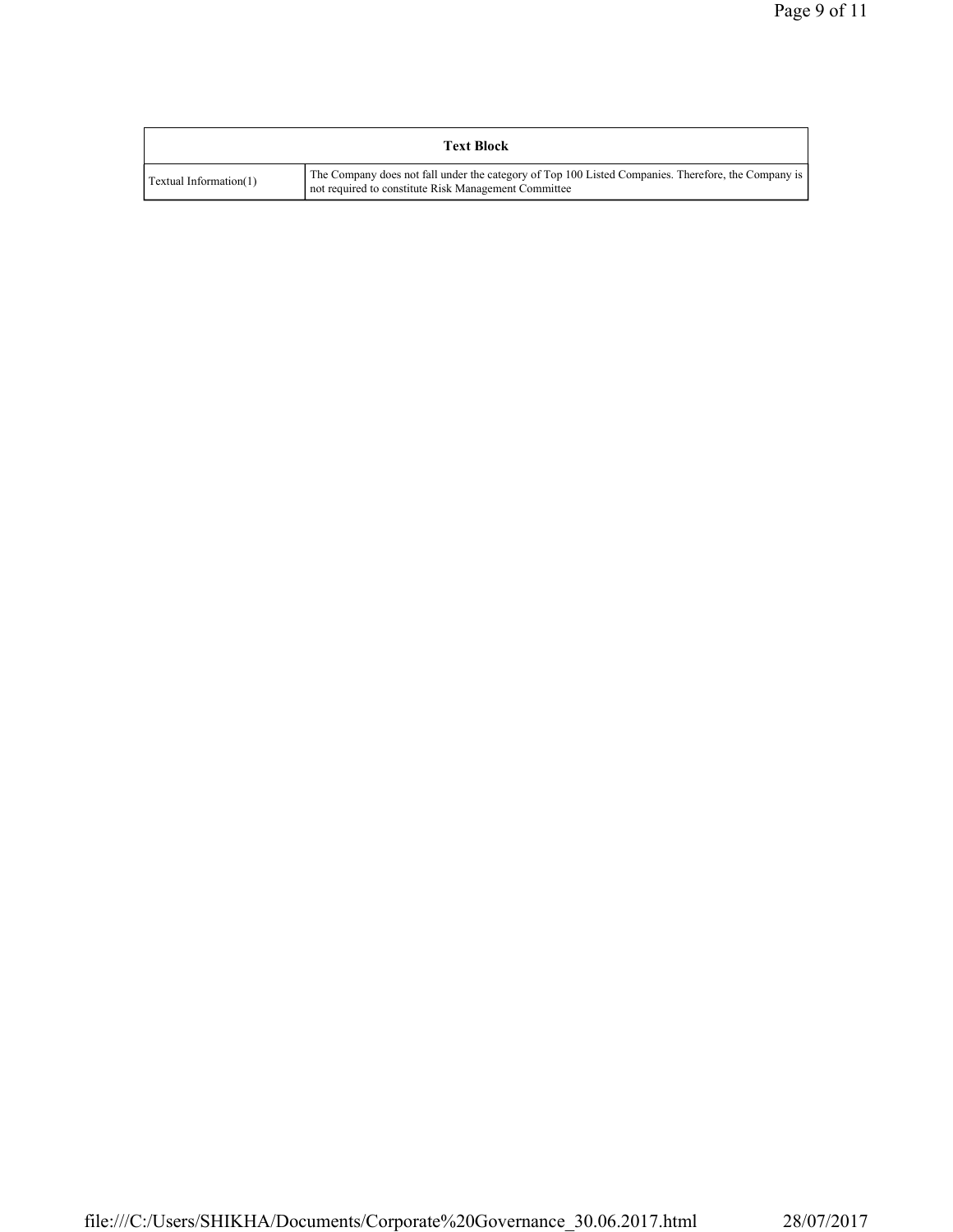| <b>Signatory Details</b> |                    |  |
|--------------------------|--------------------|--|
| Name of signatory        | SHIKHA KHILWANI    |  |
| Designation of person    | Compliance Officer |  |
| Place                    | Indore             |  |
| Date                     | 13-07-2017         |  |